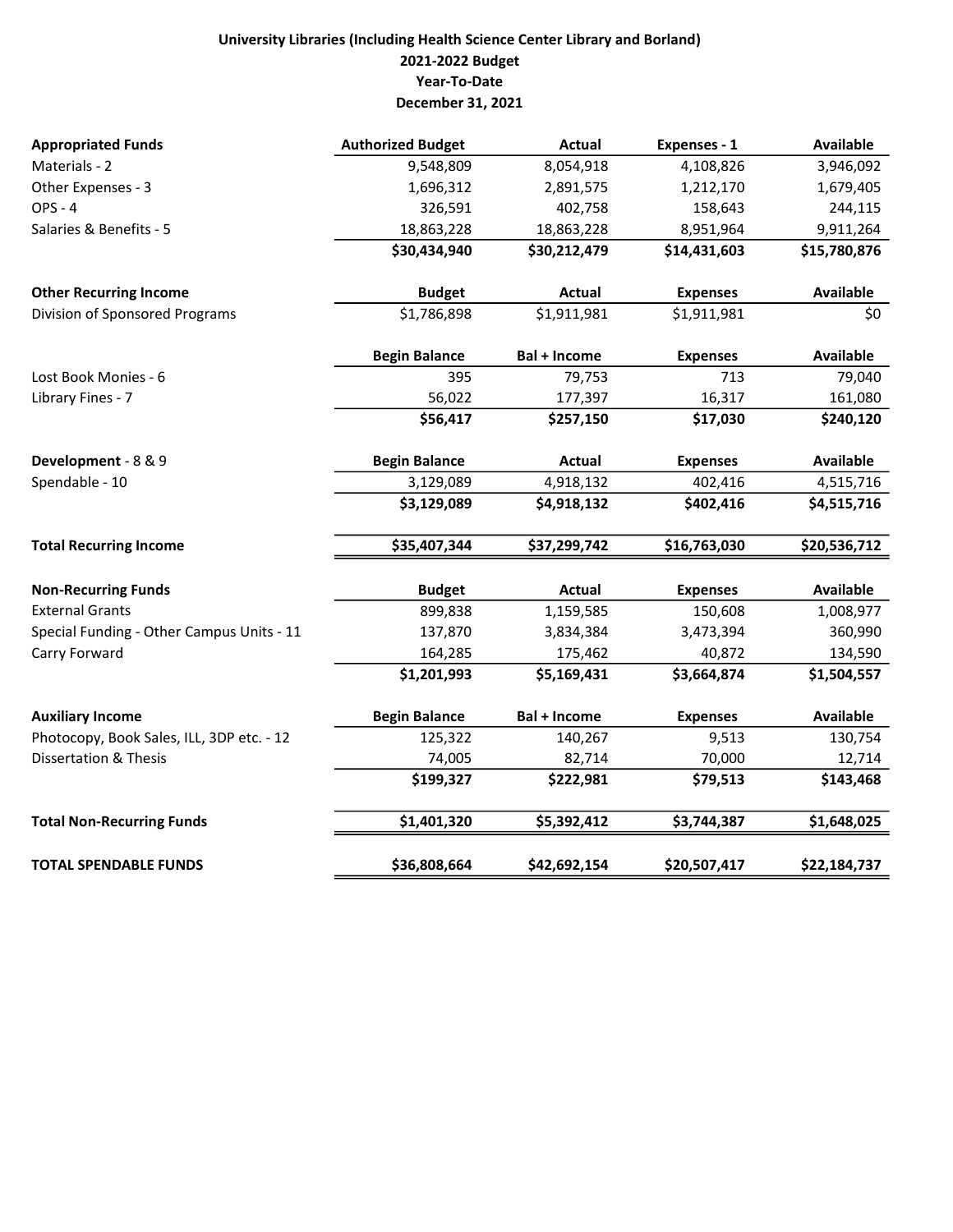### University Libraries (Including Health Science Center Library and Borland) 2021-2022 Budget Year-To-Date December 31, 2021

#### Notes: FY 21-22 Budget Year-To-Date 12/31/21

1 - Includes expenses as well as encumbered funds

2 - Authorized Budget includes a \$250,000 decrease compared to FY 20-21 due to 2% UF Budget Cut. Actual Budget includes \$36,338 transferred to FLARE for FY 20-21 end of year material expenditures; \$1,271,430 transferred to Other Expenses for FY 20-21 end of year material expenditures; \$58,326 transferred to Lost Book Monies for FY 20-21 end of year material expenditures; \$56,995 transferred to Library Fines for FY 20-21 end of year material expenditures; and \$70,802 transferred to Special Funding - Other Campus Units for FY 20-21 end of year material expenditures

3 - Authorized Budget includes a \$211,347 increase compared to FY 20-21 due to reallocation. Actual Budget includes \$1,271,430 transferred from Materials for FY 20-21 end of year material expenditures; \$10,167 transferred to OPS for LTS non-recurring funding; and \$66,000 transferred to OPS for Security Assistants

4 - Authorized Budget includes a \$2,732 decrease compared to FY 20-21 due to reallocation. Actual Budget includes \$10,167 transferred from Other Expenses for LTS non-recurring funding; and \$66,000 transferred from Other Expenses for Security Assistants

5 - Authorized Budget includes a \$308,701 decrease compared to FY 20-21 due to 2% UF Budget Cut and reallocation.

6 - Balance & Income amount includes \$58,326 transferred from Materials for FY 20-21 end of year material expenditures; and \$16,304 in UF COVID Relief funds

7 - Balance & Income amount includes \$56,995 transferred from Materials for FY 20-21 end of year material expenditures; and \$60,227 in UF COVID Relief funds

8 - Endowment value as of 9/30/21 is \$24,602,865, investment earnings only reported by Foundation on a quarterly basis

9 - Cash Only, New Gift Income YTD totals \$221,462

10 - Actual includes \$385,877 in earning on endowments YTD

11 - Authorized Budget and Actual Budget includes \$137,870 in unexpended prior year funds. Actual Budget includes \$760 in unspent FY 20-21 Tech Fee funds reverted; \$9,469 in unspent FY 20-21 Student Gov funds reverted; \$70,802 transferred from Materials for FY 20-21 end of year material expenditures; \$13,000 from Student Gov for 24/7 Fall final week FY 21-22; \$65,500 from Dual Career Services; \$1,839,000 for additional Materials support from Provost; \$12,000 from IFAS for year 4 of 5 Marston Endnote Project; \$11,000 from Honors Program for instruction; \$75,850 for Faculty Enhancement Opportunity Award; \$5,409 transferred to UF Research department for M. Leonard; and \$1,625,000 for LW shelving repair project

12 - Balance & Income amount includes \$5,420 for 3D Printing from UF COVID Relief funds